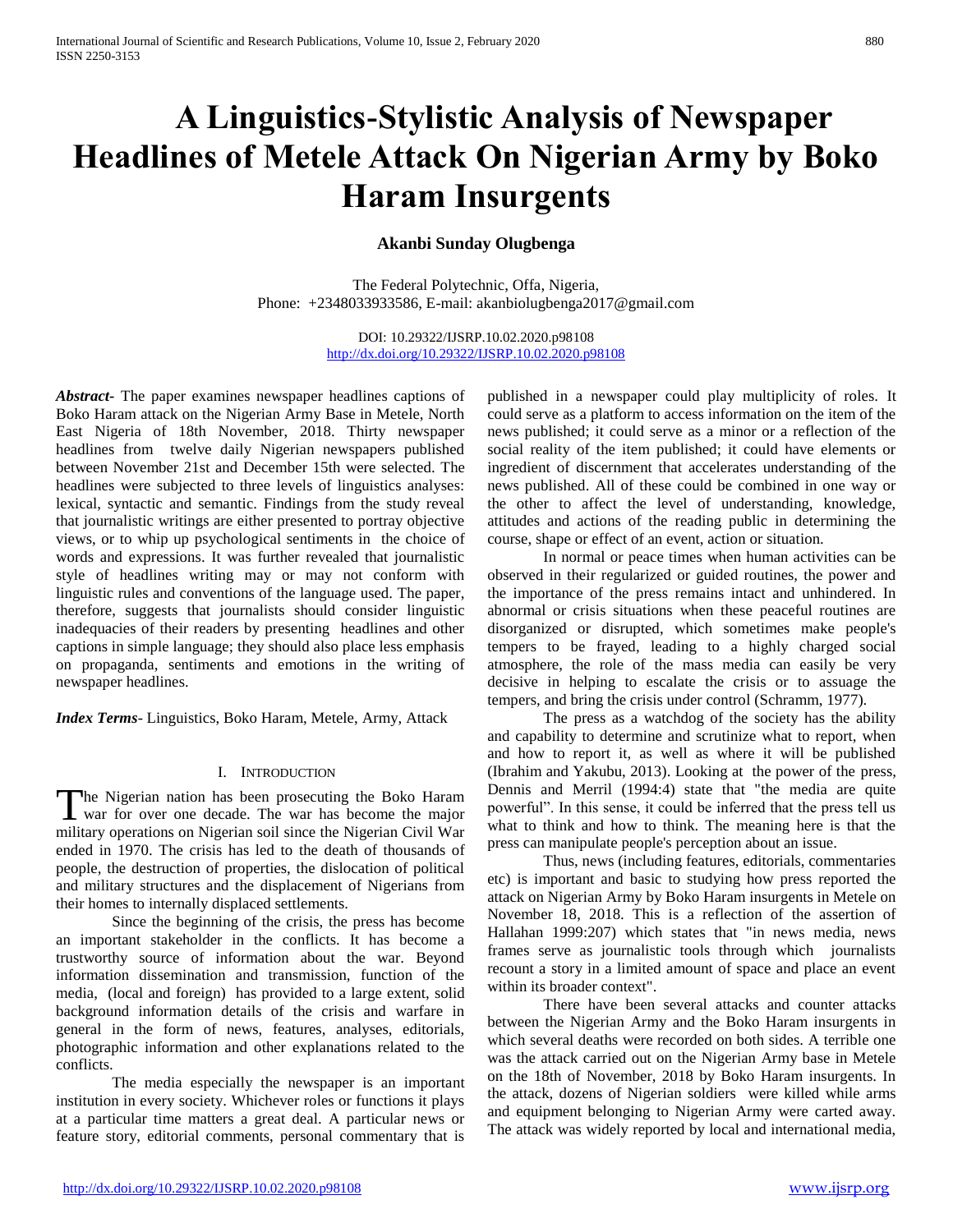with attendant furious public debates and comments across Nigeria. Most of the debates obviously were drawn mainly on media reports of the attack.

This paper basically concerns itself with the language and style of newspaper headlines on the theme of war or insurgency. It is a focus on the presentations (newspaper headlines) of the attack by the Boko-Haram insurgents on the Nigerian Army station in Metele, Bornu State in North Eastern Nigeria that occurred on 18th November, 2018. Journalists have their own way or style of using language that can promote national development. Conversely, they may also use language in a way that can throw a nation into crisis. Like any other field, journalism has certain linguistic features that make its language distinct and unique. This paper examines the linguistics features that make journalistic style unique thereby portraying journalists (media men) as important stakeholders in national development.

## II. LANGUAGE OF NEWSPAPER HEADLINES

The language of the media especially the print media is unique in a number of ways. The peculiarity of the language has been tagged by media researchers and experts as style of journalistic writing. One way in which the journalistic writing manifests is in newspaper headlines. It is certain that every newspaper carries headlines for its story, feature or article. According to BBC (2003:2), the headlines of a story is "the short summary, which appears above stories or articles in a newspaper". In most cases, the headlines are not written in the form of full sentences. It is common to discover that the headlines of news stories or articles are written with either nominal or verbal ellipses (Agu 2010:168). The implication of this arrangement is that some words are deliberately omitted by the journalists with the aim of making the headlines less verbose and more attractive to the eye. Headlines play important roles in orienting the readers' attention and interpretation of the facts contained in the story or article. The language is elliptical and compressed. This made it difficult for many readers to understand them because they are often incomplete sentences.

Generally, the headlines of newspapers have basically been given two functions. The first is to summarize the article (story) in which it belongs or attached (Van Dijk 1988). According to ( Bell 1991, Nir 1993), this function is performed either by being an abstract of the full article or by highlighting the main points of the article or story. In connection with this function, Dor (2003) notes that headlines are designed to optimize the relevance of their stories for their readers.

The second function of the headlines is to attract the attention of the readers and to provoke them to read the article (Bell 1991, Nir 1993). Research findings have revealed that readers realistically prefer headlines that are creative even if it makes the headline longer, more confusing or less informative (Ifantidou 2009). He further states that readers seem to value headlines for what they are, i.e under- informative, creative etc.

Newspaper headlines have their own linguistic features. There are lexical, structural and stylistic characteristics of the discourse of newspaper headlines. Being thoroughly compressed, condensed and foregrounded in half-understood forms, newspaper headlines are generated and maintained as a source of information about the society in which the papers are being

circulated. They create new frontiers of meanings with complex ambiguities. Very often, the fractured language and idiosyncratic vocabulary of English newspapers headlines challenge the understanding of what they represent. This is what Fairclough (1995:21) calls grammatical oddity. In dealing with newspaper headlines, readers are to be involved in seeking out and translating meaning.

## III. MEDIA COVERAGE OF TERRORISM

The way in the press cover and present news determines its interpretation by the audience. Media consumers base and build their opinions on how news story is framed. This means the press play very significant role in the formulation and development of opinions by the people. Graber (2006) points out that the media extends its role by not only surveying and bringing the daily events to the public's glare, but also interpretes the events and putting them into context. The press equally tell the people the issues and activities that deserve attention. This directive is indicated through cues and banners headlines, front page placements in newspapers etc. The news stories placed in the front section of newspapers are regarded as more salient and accessible to readers than those in other sections.(Ibrahim and Yakubu, 2013). Chyi and Mccombs ( 2004) further say that the salience of an object (the importance of an object increase the amount of news coverage about the topic.

Sometimes, the media base their reports on sensationalism such as terrorism, insurgency, war, armed robbery and other kinds of crises (Onwuzuruigbo, et al. 2017). The reason for this is based on the fact that crises reportage attracts high volume of readership viewership/listeningship, which in turn attracts more advertisement patronage. This might be responsible for the zeal that usually accompanies media response to terrorist attacks all over the world. In this connection, according to the opinion of Naco (2006), the quest for audience size, circulation and advertising revenue through terrorism reportage, the media may get rewarded. It is this media behaviour that re-echoes the popular aphorism in journalism parlance that says "if it bleeds, it leads, but if it does not bleed, it certainly should not lead and indeed, may not fit for print at all (Mueller, 2007.)

According to Gerrits (1992) the terrorists' use of the media is inclined to psychological warfare by demoralizing the enemies, gaining sympathy and creating fear and chaos. In the same way, Bandura (1998) says that the media are used in this respect for moral justification, arousal of sympathy and intimidation of the public. The inference from the argument here is that the sole goal of terrorists' use of the media is to create and spread fear among the people.

In furtherance of the assertions above, Hoffman (2006:174) cited in (Onwuzuruigbo et al 2017) posit that "only by spreading terror and outrage to a much larger audience can the terrorists gain maximum potential leverage that, they need to effect fundamental political change". Incidentally however, the relationship between Boko Haram sect and the Nigerian press is strained and has remained in the opposite. For instance on April 26, 2012, the Boko Haram sect bombed the offices of ThisDay, The Moment and Daily Sun newspapers. The sect had earlier on September 28, 2011 killed Isha Zakari (NTA reporter) and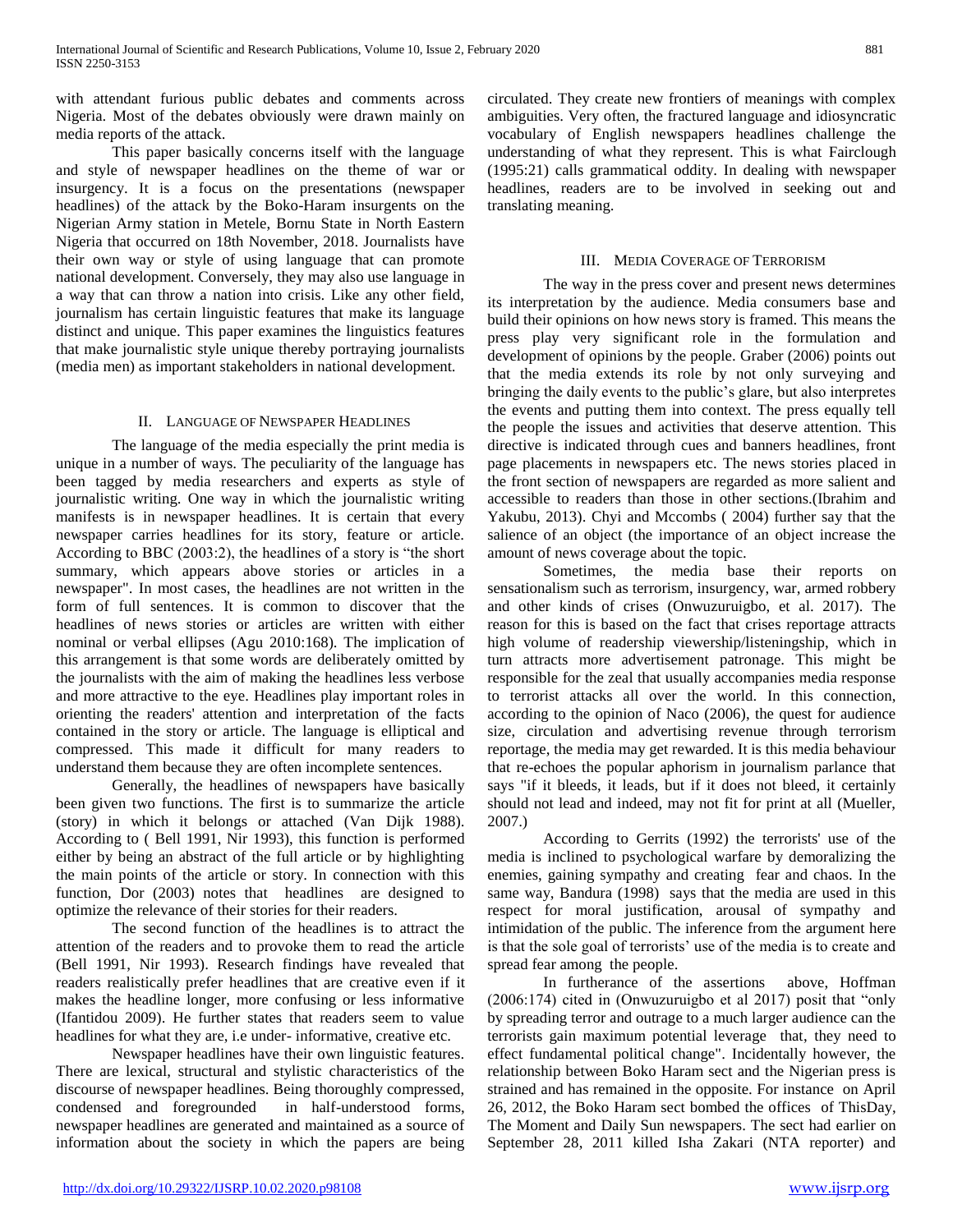Bernard Akogwu (Channels Television photographer). The sect cited lack of objectivity and blasphemy as reasons for the attacks (Ekwueme and Obayi, 2012). In justifying the attacks, the sect spokesman, Abu Qaqa (cited in Izuogu, 2012) says that:

...this is a war between us and the government of Nigeria; unfortunately the media have not been objective and fair in the report of the ongoing war... it is not only ThisDay that has engaged in the negative media campaign, but the sins of ThisDay are more. They once insulted the Prophet Mohammed in 2011 and w e have not forgotten... we have just started this new campaign against the media and we will not stop here, we will hit the media hard since they have refused to listen to our pleas for them to be fair in their reportage.

The Boko Haram insurgency has got a fair deal of media attention since they started their war in Nigeria. No doubt, the perception and understanding that the Nigerian public has about the sect is as a result of media reportage of their activities. In a study, Okoro and Odoemekam (2013) examine the pattern of frames adopted by Nigerian newspapers in the coverage of Boko Haram insurgency in Nigeria. The study use The Guardian, Daily Sun, Vanguard and Thisday newspapers as the sources of the data. Findings from the study reveal that there are contrasting patterns in the frames adopted by Nigerian newspapers. The study specifically reveals that The Guardian, Vanguard and Thisday newspapers emphasize the responsibility frame 24% as against 17.1% by the Daily Sun newspaper.

In another study Okugo, et al (2012) carried out an investigation into documents, diaries, journals, historical artifacts, newspapers/magazines, as well as media broadcast reports on Boko Haram terrorists' activities. *In* its findings, the study reports that the mainstream media, by their very constitution, proprietorship, mode of operation and sustenance in the Nigerian battered economy, do not have the luxury of time for analytical reports or patience for investigative reporting.

While trying to find out how the mass media could be optimally used to reduce the menace of Boko Haram insurgency, and also preserve fundamental human rights of the people, Ekwueme and Obayi (2012) are of the opinion that despite constant attacks by Boko Haram, the Nigerian press can still help in building positive and courageous attitude in the people, in response to the sect attacks. The researchers further opine that this could be achieved through the way the media frame their reports on Boko Haram's attacks in the choice of words, pictures and the language of the reports. In concluding the study the researchers label Boko Haram sect as a faceless, conscienceless and bloody bunch of mass-murdering terrorist, and they should be framed as such (Onwuzuruigbo et al. 2017).

# **IV.** STATEMENT OF THE PROBLEM

Since the beginning of Boko Haram insurgency more than a decade ago, there have been several attacks by the insurgencts. Among such attacks were the attack on the United Nations building in Abuja, the attempt on the life of a former Inspector General of Police, the killing of students of Government Technical College in Yola, the kidnapping of Chibok girls, various attacks on mosques and churches, and the recent attacks on the Army Base in Metele, Bornu State of Nigeria. Today, the Nigerian people have reason to complain bitterly about the seeming hopelessness of the war against the insurgents, and the poor media coverage as well as exposure of critical issues that can fast-tract the end of the crisis. For the war to end in no distant future, there is a need for interaction and understanding among the Armed Forces, the Nigerian people and the media. The people have the right to know the progress of the war while the media are expected to be, not only the watch-dog but also to make accurate reportage of the war without undermining national security and the safety of the Nigerian soldiers.

The problem of this study is based on the premise that journalists often manipulate or play on words while reporting national or sensitive issues .They do this with the use of clichés, jargons, figurative expressions as well complex syntactic sentence structures. The reading public believe that the manipulative powers of the press is their style of writing. This study, therefore, considers it important to look (examine) at how the newspapers (reported) in their headlines the Metele attack on the Army Base by Boko Haram insurgents on 18th November 2018.

## V. OBJECTIVES OF THE STUDY

Journalism is a profession practiced by people who are relatively trained in the art of information dissemination in which reporters chose words that would convey specific meanings to their intended or target audience within a particular thematic framework (Agu 2010:166). The aim of this study is to examine how the Nigerian newspapers cover the attack on the Nigerian Army Base. The study is guided by the following objectives:

- 1) To examine the lexical items employ by the newspapers' headlines and their semantic analysis in the reportage of the Boko-Haram attack on the Nigerian Army Base in Metele.
- 2) To look at the syntactic structure of the newspaper headlines and its linguistic components.
- 3) To identify and interpret the effects of the headlines on the readers.

## VI. METHODOLOGY

This is a corpus-based linguistic study because stories were collected from headlines of some newspapers as a basic descriptive analysis of the language of newspapers headlines used for the study. To this end the study design used for this research work is content analysis. According to Berelson (1952) content analysis is a research method for the objective and systematic description of manifest content of communication. Similarly, Kerlinger (2000) defines content analysis as a method of studying and analyzing communication in a systematic , objective and quantitative manner for the purpose of measuring variables. Wimmer and Dominick (2014) are of the opinion that content analysis can systematically and practically reveal the manifest content of materials, which in this study are newspaper headlines.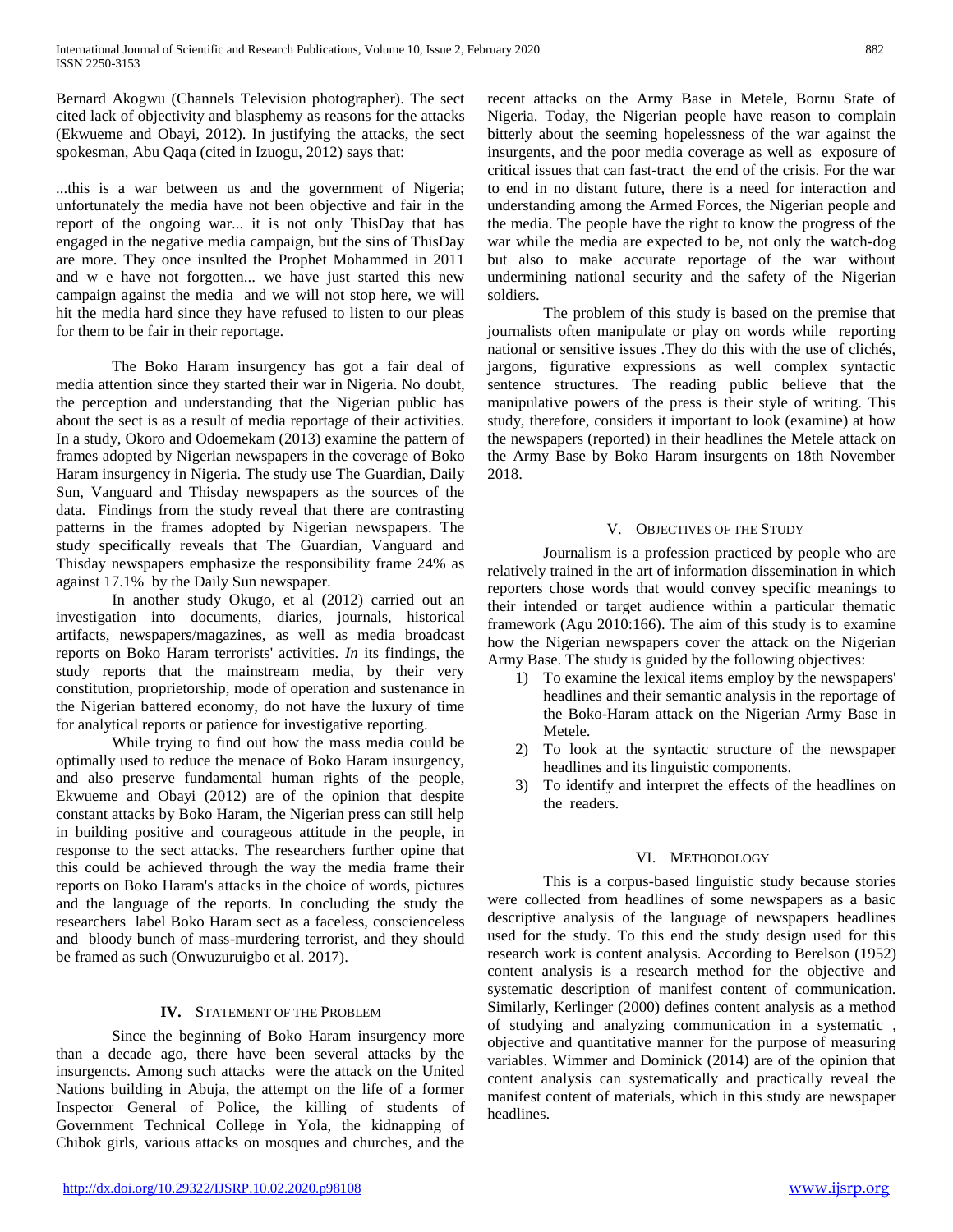Thirty headlines are selected from twelve daily newspapers in Nigeria for the study. The newspapers are The Nation, The Punch, The Guardian, Vanguard, Sahara Reporters, Premium Times, Daily Trust, Blue Print, Daily Post, Nigerian Tribune, Daily Monitor and Daily Independent. The criteria for the selection was the appearance of an headline related to the attack of Boko Haram on the Army base in Metele on each of the newspapers. The selections of the headlines are limited to the front pages of the newspapers because of the prominence attached to the front page, their attractiveness and the interest of the readers in the front page stories of newspapers. The data for the study was collected between November 21 and December 15, 2018. The reason for the period selected in the opinion of the researcher was that the interest and the prominence given to the attack would begin to wane three weeks after the attack.

#### VII. DISCUSSION AND FINDINGS

## **Lexical Features (items)**

The media men especially those who work in the print media (journalists) are special breed of writers. They use or play on words in a way that a novelist or essay writer will not. In other words they have special methods of using words in captioning headlines in order to attract the attention of the readers, or to exhibit the editorial inclination (policy) of the newspaper(s) they represent. The choice of words by journalist is often sensitive or weighty that Agu (2010:173) opines that "journalist build the nation or even contribute in destroying what has been built over the years through the use of words. This study shall examine how the choice of words, phrases or expressions (diction) in the headlines selected for this study has contributed to the understanding of the headlines, and the portrayal (positive/negative) of the Nigerian Army and the Boko Haram sect in the ongoing crisis in North Eastern Nigeria.

The first lexical item identified in the study is **attack** which literally means to set upon with violet force which implies aggressively taking the initiative in a struggle (The Merriam-Webster Dictionary of Synonyms and Antonyms 1992). The item is the most recurring, appearing almost in all the headlines used for the study. It appears either as a base phrase on which the rest of the sentence stands, or as a verb portraying the two parties (the Nigerian Army and the Boko Haram Sect) positively or negatively.

- 1) Metele **Attack**: Soldiers' death toll rises… *(Premium Times, November 24, 2018)*
- 2) Buhari Summons Service Chiefs over Metele **Attack** (*The Nation November 23, 2018*)
- 3) Boko Haram attacks three military bases in NE Nigeria *(Daily Monitor, November 20, 2018)*

The word paints the Nigeria Army as being weak and unprepared. The word serves as a foundation to other words or expressions in all the headlines for the study.

The next prominent lexical item in the study is **kill**. This is a consequence of the attack that Boko Haram carried out on the Nigerian Army in Metele. The word clearly shows the extent of damage resulting from the attack thus portraying the Boko Haram sect as dangerous and merciless, and the Nigerian Army as a prey as reflected in the following headlines:

- 4) Boko Haram **kills** 79 soldiers in Metele *(Premium Times, November 22, 2018)*
	- 5) Nigerian Islamists **kill** scores of soldiers in military base attack

(*The Guardian, November 23, 2018*)

|                             | Related to "kill" is <b>bury</b> ; it means that |  |               |  |  |
|-----------------------------|--------------------------------------------------|--|---------------|--|--|
| somebody that is killed has |                                                  |  | to be buried. |  |  |
| 6)                          | Tears flow as Army <b>buries</b> 19 soldiers     |  |               |  |  |
|                             | (Sahara Reporters, December 15, 2018)            |  |               |  |  |
| -7)                         | Army buries 19 soldiers killed in Metele attack  |  |               |  |  |
|                             | (The Punch, December 15, 2018)                   |  |               |  |  |

There are other expressions that are significant in the study. One of them is **Tears flow** as used in the following headlines:

8) **Tears flow** as Army buries 19 soldiers (*Sahara Reporters, December 15, 2018*)

As used in the headlines, **Tears flow** is an imprint intended to have emotiona effect. Other expressions with similar intention are **death toll rises, causality rises** and **suffers heavy blow** as expressed in the following headlines:

9) Metele Boko Haram Attack: Soldiers' **death toll** rises to 118.

|                 | <i>(Premium Times, November 24, 2018)</i>           |
|-----------------|-----------------------------------------------------|
| 10 <sup>)</sup> | Military Base in Bornu <b>Suffers heavy blow</b> as |
| insurgents kill | dozens of soldiers                                  |
|                 | (Daily Trust, November 21, 2018)                    |

The writers of the headlines deliberately want to attract sympathy for the families of the victims of the attack.

In other group of lexical expressions, the headline writers want to guage reactions to the attack and the resultant damage as follows:

11) Buhari **expressed shock** over Boko Haram Attack at Metele

|                    | (Premium Times, November 23, 2018)               |
|--------------------|--------------------------------------------------|
| 12)                | Buhari summons service chiefs over Metele        |
| Attack             |                                                  |
|                    | (The Nation, November 24, 2018)                  |
| 13)                | House to investigate Attack on the Army Base     |
| in Metele          |                                                  |
|                    | (The Nation, November 23, 2018)                  |
| 14)                | Metele Attack: <b>Probe</b> military Budget now, |
| groups tell Buhari |                                                  |
|                    | (The Punch, November 26, 2018)                   |
| 15)                | Afenifere asks Buhari to sack service chiefs     |
| over Boko Haram    | Attack                                           |
|                    | (The Guardian, November 27, 2018)                |

*The* extracts (11-15) are reactions to the attack on the Army Base in Metele by the Boko Haram sect. The expression of **shock** (11) is an expression of disappointment by Buhari, the President of Nigeria. The disappointment leads to the President's action in (12) where he **summons** the service chiefs for explanations on the ugly development. Similarly, in order to show displeasure of the unexpected attack, the parliament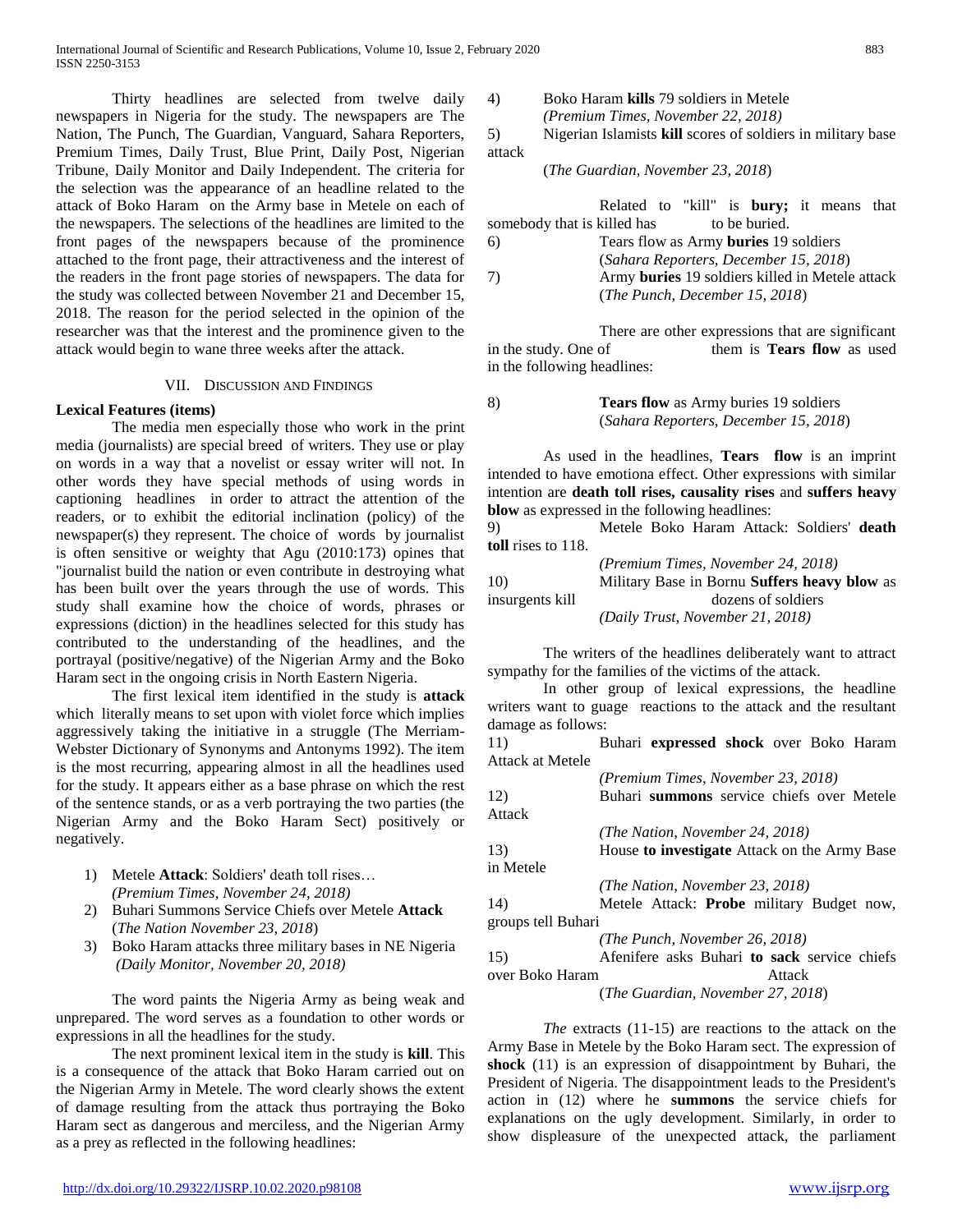(House) promised **to investigate** (13) the attack, while civil society organizations called for a **probe** (14). The expressing words in the four headlines- shock, summon, investigate and probe cast negative view on the Nigerian Army. In a more draconian tone, a socio-cultural group in Nigeria, Afenifere wants the President **to sack** (15) the Cervice chiefs thus portraying them as incompetent to continue leading the Armed Forces of Nigeria.

Other lexical words of note used in the headlines include **re-ignited**, **pounds**, **sends SOS** as manifested in the following headlines.

| 16)       | Metele Attack re-ignited war on Boko Haram  |
|-----------|---------------------------------------------|
|           | (Daily Trust, December 1, 2018)             |
| 17)       | Boko Haram: NAF pounds sect in Metele       |
|           | (Daily Post, November 25, 2018)             |
| 18)       | Metele Attack: surviving soldiers sends SOS |
| to Buhari |                                             |

(*Vanguard, November 21, 2018*)

"Re-ignited as used in extract (16) is a suble way of saying that the war was already at a low ebb before the attack suggesting that the attack is a renewal of the war. The word "ponds' in extract (17) is saying that the Nigerian Airforce (NAF), a section of the armed forces of Nigeria has been in slumber; the attack is the tonic that wakes them up meaning that they are using fire-brigade approach to fight the war. The headline in extract (18) re-echoes the incompetence of the service chiefs, and the lack of confidence that the officers of the Nigerian Army have in them, thereby making the wounded soldiers to **send SOS** (save our souls) message to the commander-in-chief of the Armed Forces of Nigeria.

## **Syntactic Features**

Oxford Advanced Learner's Dictionary (2012) defines syntax as "the way that words and phrases are put together to form sentences in a language". Newspaper headlines are written in phrases, clauses or fragmented syntactic structures, often at variance with the grammatical rules of the language in which they are written. It is not common to see a headline written in a complete sentence. The headlines in the newspapers used for this study are typically written in elliptical expressions in which the operational words like the verb, nouns or the subject are ellipted; the use of to-infinitive as an operational word as well as the foregrounding of punctuations marks i.e. coma, colon and semicolon in place of real words. The following examples illustrate these features and others that are not mentioned. The first syntactic feature common to most of the headlines is the presentation of **Metele Attack /Boko Haram** which serve as the base phrase and followed by other expressions separated by a colon as in the following headlines:

19) **Metele Attack:** Soldiers death toll rises to 118, over 150 missing

|     | <i>(Premium Times, November 24, 2018)</i>    |
|-----|----------------------------------------------|
| 20) | <b>Boko Haram:</b> NAF pounds sect in Metele |

(*Daily Post, November 25, 2018*)

21) **Metele Attack:** Boko Haram fight 'a must win war', says Buhari

(*The Punch, November 28, 2018*)

## 22) **Metele Attack:** Boko Haram uses dromes, foreign fighters

In each of the headlines above, the base phrase, "Metele Attack/Boko Haram stands ambiguous because the operational word (the verb) is missing, then comes the colon (:) the expressions that follows the colon in each headline fills the gap. The verb in each of the headlines provides a clearer picture (meaning) to the initial ambiguity. Thus, **rise, pounds, fight** and **use** become the operational words that provide semantic interpretation in the respective headlines. Despite the structural similarities in the headlines, they do not have the same semantic interpretation. In extract 19, the effect of the attack results in the rise in death toll, in extract 20, the aerial assault of the Nigerian Air force (NAF) is a reaction to the attack by the Boko Haram sect. For extract 21, the severity of the attacks is a survival strategy by the sect in order to win the war. The semantic explanation of extract 22 is that the attack is made possible as a result of the usage of dromes by the sect as well as the assistance of foreigners. Surely, the syntactic structure puts an impediment to the semantic interpretation of each of the headlines if the reader does not take a careful look at the language. Also the insertion of colon (:) after the phrase "Metele Attack/Boko Haram" shows that the caption in each case is the continuation of a story or situation. The writers of the headlines presumably are of the opinion that the readers must have been following the development (the attack) from the earlier editions of the papers or from other sources. This style of writing, according to Agu (2010) is referred to as "the vocative case in the classical grammar model". The headlines can be re-captioned: **soldiers death toll rises to 118 due to Metele Attack; NAF pounds the sect in Metele after the attack; Metele Attack is a "must win war" by Boko Haram, and Boko Haram uses dromes and foreign fighters in Metele Attack.**

Another syntactic features noticed in the headlines are the use of **to infinitive** and **over.** Of course, those features are common in newspaper headlines. Let us examine the following headlines.

| 23)       | Afenifere asks Buhari to sack service chiefs |
|-----------|----------------------------------------------|
|           | (The Guardian, November 27, 2018)            |
| 24)       | House to investigate attack on the army base |
| in Metele |                                              |
|           | (The Nation, November 24, 2018)              |
| 25)       | Buhari summons service chiefs over Metele    |
| Attack.   |                                              |
|           | (The Nation, November 24, 2018)              |

26) **Metele Attack:** Nigerian Army issues warning **over** false report on attacks *(Daily Post, November 30, 2018)*

**To infinitive** has a suble meaning/ interpretation of intention to do something which can be represented in ordinary language with **must**, **should or will/shall.** For instance extract 24 can be interpreted to mean that "House will" or must investigate the attack. Similarly, **over** means "for the reason", "because of something" or "as a result of something". For example extract 25 could mean that Buhari summons the Service Chiefs because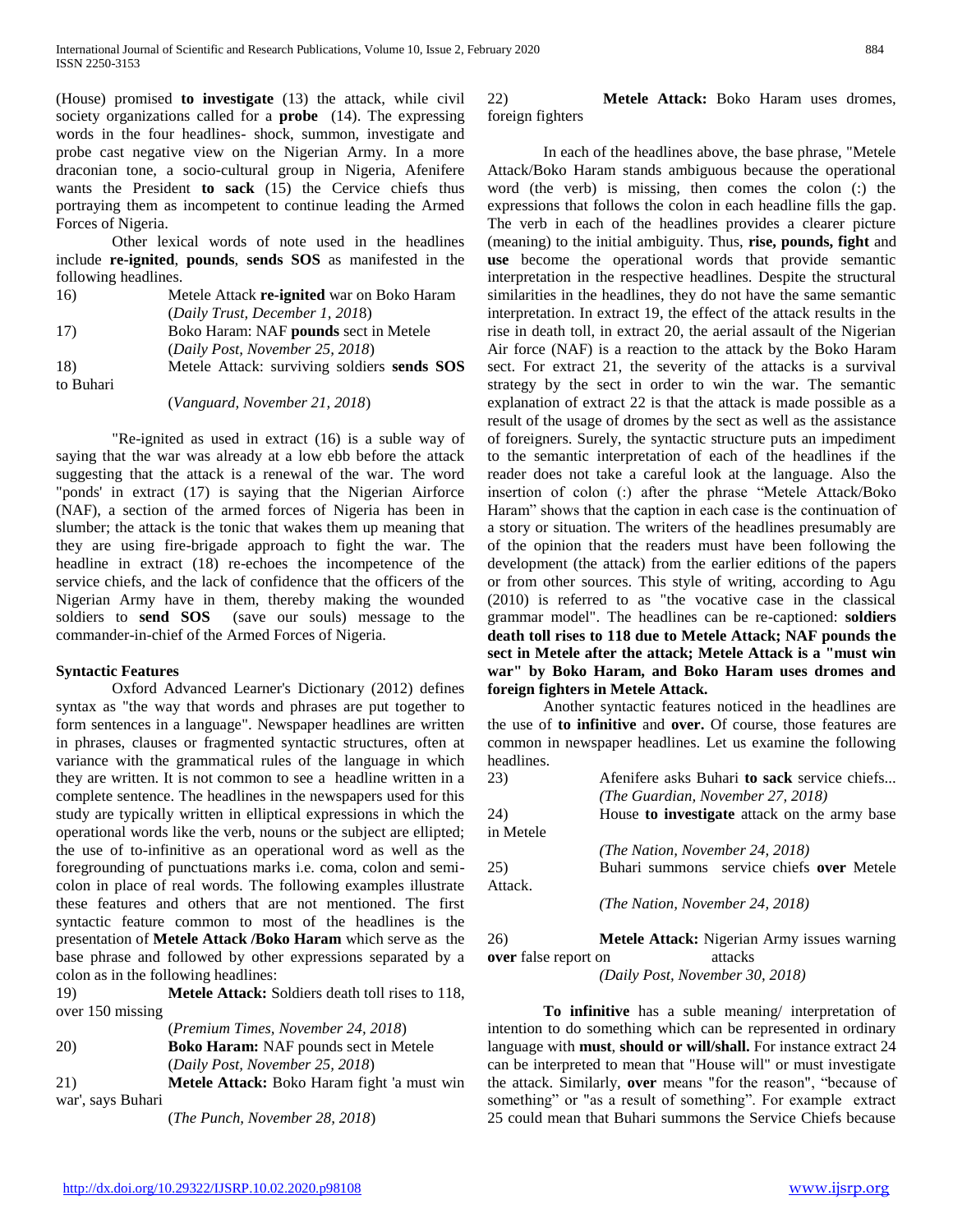of or as a result of Metele Attack. Same interpretation could be given to extract 26.

Few of the headlines are written in simple, complete and grammatical sentences. Most writers of newspaper headlines have formed the habit of writing headlines in complete sentences. Even in some of the captions, we notice some kind of deviation from the norm as the captions below show.

27) Don't be deterred by Metele attack, women group tells soldiers

|               | (Sahara Reporters, November 30, 2018)    |
|---------------|------------------------------------------|
| 28)           | How Metele attack re-ignited war on Boko |
| Haram         |                                          |
|               | (Daily Trust, December 1, 2018)          |
| 29)           | Boko Haram kills 70 soldiers in Metele   |
|               | (Premium Times, November 22, 2018)       |
| 30)           | Tears flow as army buries 19 soldiers    |
|               | (Sahara Reporters, December 15, 2018)    |
| 31)           | Boko Haram attacks leave commander, 53   |
| soldiers dead |                                          |
|               | (Daily Independent, November 21, 2018)   |

Some of the captions above can still be re-written to abide by grammatical or writing norms. For instance, extract 27 can be re-captioned thus "women group asks soldiers not to be deterred". Extract 28 can simply be re-written: "Metele Attack re-ignites war on Boko Haram".

One can notice what can be termed as journalistic style of the syntactic structure of the headlines in the form of noun strings and the use of the prepositional phrase. Noun strings and the use of three, four or more nouns together as in the following headlines: "Nigerian Islamists kill scores of soldiers in **military base attack**. The insertion of the noun strings here is a structural style of compressing "an attack on the military base. A similar feature is the use of the prepositional phrase. A prepositional phrase is the combination of a preposition and a noun or noun phrase. Notable examples in the headlines are: on the army base, over Metele attack, for Buhari, etc. Let us examine the following headline examples:

| 32)           | House to Investigate Attack on the Army Base |
|---------------|----------------------------------------------|
|               | (The Nation, November 24, 2018)              |
| 33)           | Buhari Summons Service Chiefs over Metele    |
| <b>Attack</b> |                                              |
|               | ( <i>The Nation, November 24, 2018</i> )     |
| 34)           | Boko-Haram: women stage solidarity rally for |
| <b>Buhari</b> |                                              |
|               | (Tribune, November 30, 2018)                 |

The use of prepositional phrases is to assuage the intuitive anxieties of the readers by providing circumstantial meaning to the headlines. For instance in the extract 32 the question that can be asked is "which attack is the House investigating?" The answer to the question is the prepositional phrase in the headline. The question for extract 33 is "why is Buhari summoning the Service Chiefs?" In extract 34 we can ask the question "why/what is the rally about?"

# **Effects of the headlines on the Readers**

One of the basic assumptions of magic bullet communication theory is the suggestion that the media injects its messages straight into the audience and the audience is immediately affected by the messages (Arthur, 1995). Constant dissemination of message gives the mass media the ability to influence the importance placed on the topics of the messages being disseminated. This is the agenda setting theory of mass communication as pioneered by Max McCombs and Donald show in a study on the 1968 American Presidential election (McCombs and Shaw, 1972). The perception of the readers to the various headlines in this study has varying degree of effects on them. These effects are determined by the interpretations of the headlines and the understanding of the Boko Haram crisis on which the headlines are based. The effects are variously categorized as negligence, incompetence, emotions/pity, loss of confidence, politicisation, lack of accountability, etc.

The interpretation of the headline captions for the study is based on **negligence**, **incompetence** and lack of **commitment** on the part of the Nigerian Army. On the part of the Boko Haram sect the interpretations of the headlines are **determination** and **boldness**. For negligence we have headlines such as:

35) Nigeria Islamists kill Scores of Soldiers 36) Boko Haram Attacks Leave 53 Soldiers dead

37) Metele Boko Haram Attack: Soldiers' Death Toll Rises to 118, over 150 missing.

On incompetence, the following headlines caption it thus: 38) House to Investigate Attack on the Army Base in Metele

Extracts 35 to 38 thoroughly portray the Nigerian Army and its leadership as highly incompetent and grossly negligent. It is unimaginable for the Nigerian Army to come under such attacks, with high causality figure in the process. A deeper probe could portray the member of the armed forces as lacking commitment.

The analysis of the headlines captions show the Boko Haram sect displaying spirit of determination and skill of boldness as could be inferred from the headlines below:

39) Boko Haram Attacks three Military Bases in NE Nigeria 40) Metele Attack: Boko Haram opened Fire on

Rescue Team 41) Military Base in Bornu Suffers Heavy Blow as Insurgents kill Dozen of soldiers

(*Daily Trust November 21, 2018*)

Inference from extracts 39 to 41 pointedly portrays the insurgents as bold, ruthless and determined. For example how can trained army explain the intensity of the attacks on them by untrained insurgents. The determination of the sects literally put the Nigerian Army on the defence by taking panicky actions, making denials and issuing threats all in efforts to play down the intensity of the attacks as illustrated in the following headlines:

42) NAF Pounds Sect in Metele

(*Daily Post, November 26, 2018*)

43) Metele Attack Nigerian Army Issues Warning over False Report on Attacks (*Daily Post, November 30, 2018*))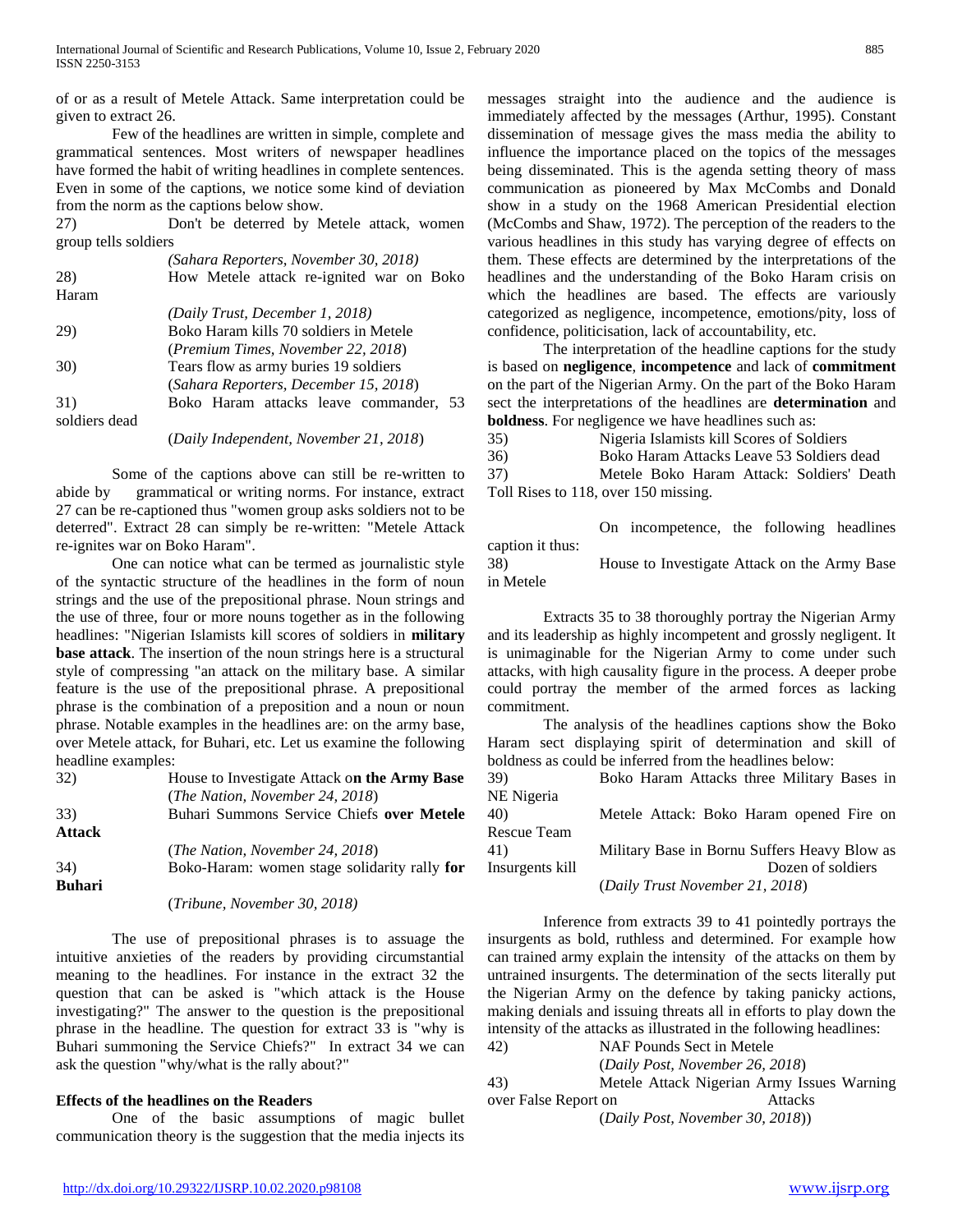44) Metele: Boko Haram uses Dromes, Foreign Fighters-Buhari

*(Daily Post, November 29, 2018*)

The action of the Nigerian Air Force (NAF) in extract 42 is an after thought and a belated action. In extract 43 the army is trying to save face, and in extract 44, the Chief of Army Staff gives excuses for the attack.

As reflected in the Agenda setting theory of mass communication, the headlines reveal the reactions of the readers. These reactions are physical, psychological and mental in outlook. They are based on the perception of the readers with emotional attachment (pity), political undertone, loss of confidence, lack of accountability and solidarity (encouragement and disappointment). Let us see how the headlines present these perceptive categorizations:

| 45)                         | Tears flow as Army Buries 19 soldiers         |
|-----------------------------|-----------------------------------------------|
|                             | (Sahara Reporters, December 15, 2018)         |
| 46)                         | Metele Attack: Surviving Soldiers Send SOS    |
| to Buhari                   |                                               |
|                             | (Vanguard, November 24, 2018)                 |
| 47)                         | Boko Haram Attack: Soldiers' Death toll rises |
| to 11 8, over 150           | Missing                                       |
|                             | (Premium Times, November24, 2018)             |
| 48)                         | Boko Haram: Women Stage Solidarity Rally      |
| for                         | Buhari                                        |
|                             | (Tribune, November 30, 2018)                  |
| 49)                         | Afenifere asks Buhari to Sack Service Chiefs  |
| over Boko Haram             | Attack                                        |
|                             | (The Guardian, November 27, 2018)             |
| 50)                         | Metele Base Attack: Probe Military Budget     |
| now, Groups Tell            | Buhari                                        |
|                             | (Punch, November 26, 2018)                    |
| 51)                         | Don't be Deterred by Metele Attack, women     |
| <b>Group Tells Soldiers</b> |                                               |
|                             | (Sahara Reporters, November 30, 2018)         |
| 52)                         | Buhari Summons Service Chiefs over Metele     |
| Attack                      |                                               |
|                             |                                               |

*(The Nation, November 23, 2018)*

Extracts 45 to 47 are clear emotion laden headlines. Emotion manifests in **tears, flow soldier's send SOS, death toll rises to 118,** etc. Extract 48 is a form of politicization of the Metele attack probably because of the general election that was to hold in February, 2019. A proper analysis of the headline in extract 49 shows a total loss of confidence in the leadership of the Nigeria armed forces. Although the call for the sack of the service chiefs comes from a social cultural group (Afenifere) it represents the opinion of majority of Nigerians. Extract 50 casts doubt on the accountability of the armed forces; the probe would look at how money being allocated for the prosecution of Boko Haram crisis is being utilized. The headline in extract 51 is a solidarity rally by a woman group who tries to encourage the soldiers. This is a significant morale booster for the soldiers that are fighting the war. Extract 52 is a reference to the disappointment of Buhari who is the Commander-in-Chief of the Armed Force, to the unexpected attack by the sect; he must have been shocked with the development.

## VIII. CONCLUSION AND RECOMMENDATIONS

This study has examined the linguistic and stylistic aspect of structure and presentation of newspaper headlines with the attack of the dreaded Boko Haram insurgents on the Nigerian Army Base in Metele, North Eastern Nigeria as a case study. Three levels of linguistic analyses were carried out on the headlines which include lexical features (the choice of words, phrases and diction), the syntactic features (that deals with grammatical arrangement of words, phrases and clause) features, and the semantic feature (that have to do with the perceptive interpretation) of juxtaposition of the headlines and their literal as well as other meanings. Through the analyses it was discovered that journalistic writings are presented from different (though interwoven) perspectives. One, lexical items are selected sometimes to whip up psychological sentiments in the choice of words and expressions, all in an attempt to make the headlines attractive (catchy) and present their (headlines) meanings in the perceptive (understanding) of the writer. Two, some headlines are written in a neutral, normal and objective view point devoid of sentiments or emotional attachment. Three, some headlines are written specifically for some members of the reading public to present peculiar issues in which the readers are interested in. One other revelation from the study is the "journalistic writing style" in which newspaper headlines are presented in different structural and syntactic patterns; some of them conform with grammatical rules while some do not conform.

In view of the discussions so far, the following recommendations are made:

- Headlines writers should strive to write their headlines in simple and clear language in order to prevent misinterpretation.
- In the writing of newspaper headlines, less emphasis should be placed on propaganda, sentiments and emotions. This will enable the headlines to represent and focus the stories (news) they carry.
- Proprietors of media outfits (print media) should bear in mind that the language of their headlines and other bits has to do with the integrity and image of the outfit and the owners; they should therefore, stay neutral and remain apolitical in the discharge of their duties.
- Newspaper readership cuts across every segment of the society, language of headlines news, features, etc should, therefore, acknowledge and recognize the educational imbalance of the readers by not inserting big vocabularies in their write-ups.

## **REFERENCES**

- [1] Agu, I.E (2010). "A Linguistic-Stylistic Analysis of Newspaper Reportage". Ospoly Journal of Language and Communication Vol 3(1), 164-182.
- [2] Arthur, S. (1995). Essentials of Mass Communication Theory. London: Sage

Publication.

[3] Bandura, A. (1998). "Mechanism of Moral Dis-engagement. In W. Reich (Ed). Origins of Terrorism, Psychologies, Ideologies, Theologies, State of Mind. Washington. D.C: Woodrow Wilson Centre Press.